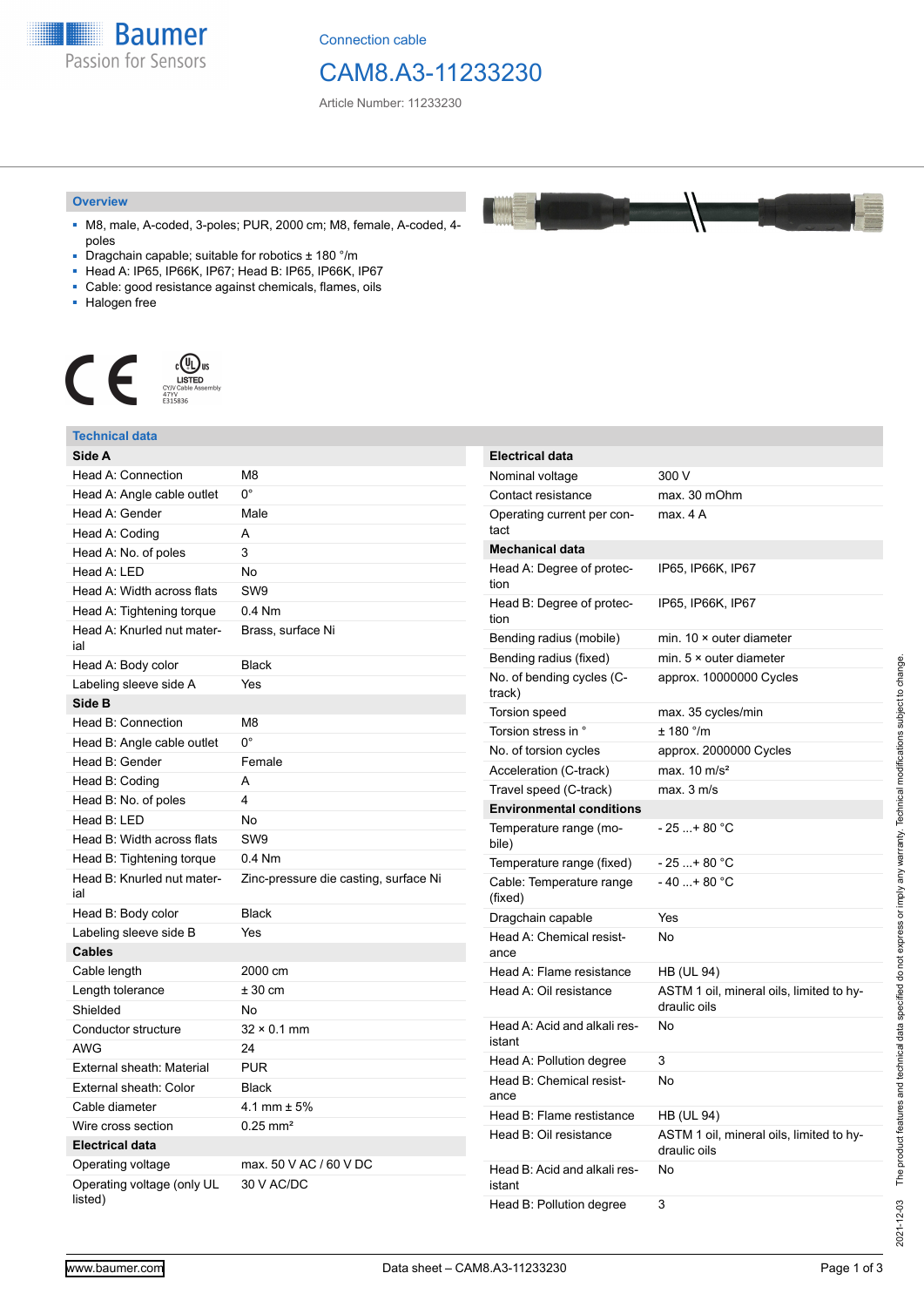

Connection cable

## CAM8.A3-11233230

Article Number: 11233230

### **Technical data**

**Technical drawing**

**Side A**

### **Environmental conditions**

Cable: Chemical resistance Good (DIN EN 60811-404)

Cable: Flame resistance Conform UL 1581 §1090 (H); CSA FT2; IEC 60332-2-2

## **Environmental conditions**

Cable: Silicone-free Yes

Cable: Oil resistance Good (DIN EN 60811-404)

## **Side B**

**Coding**

### **Technical drawing**





#### **Coding**